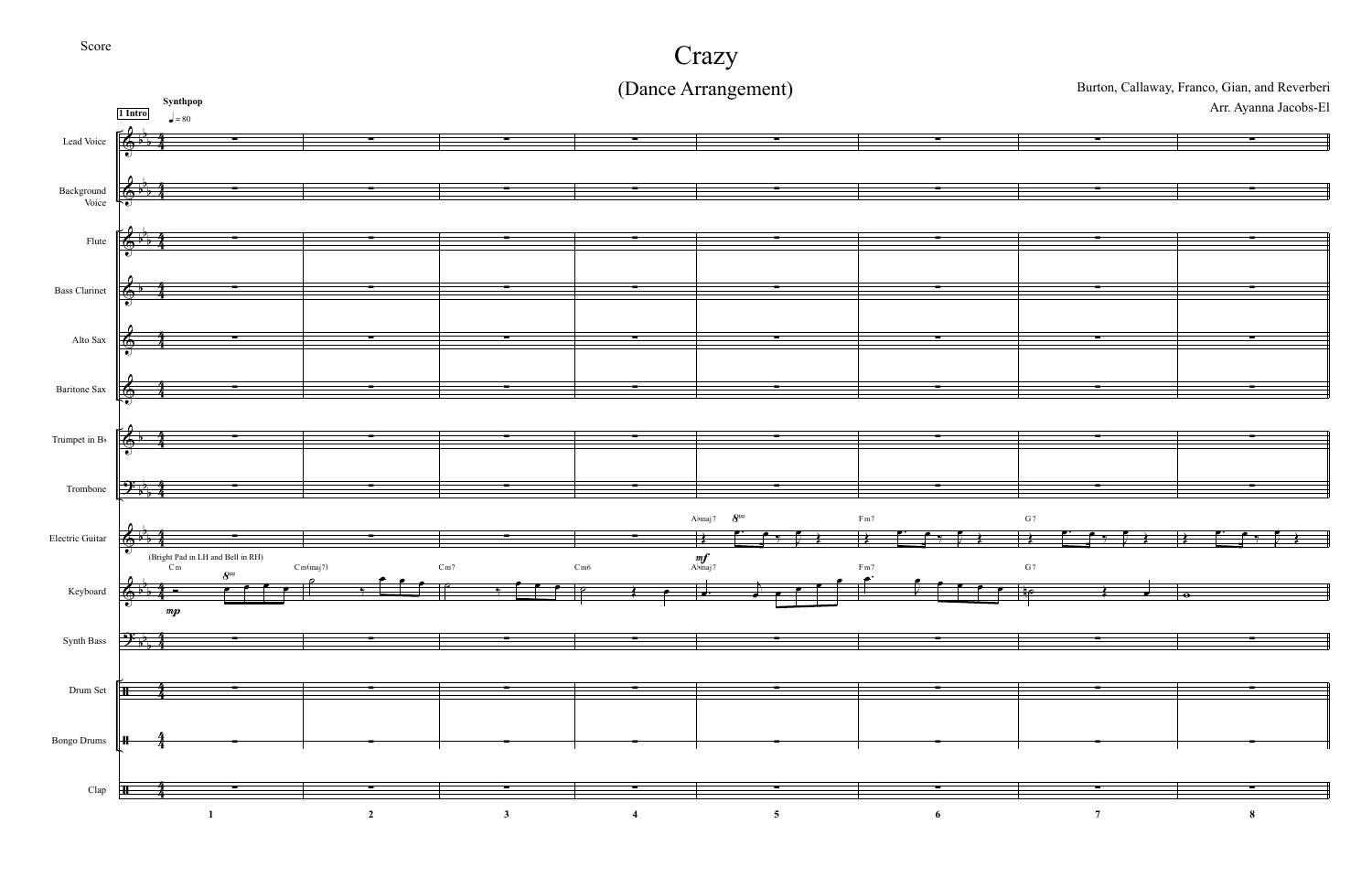

2

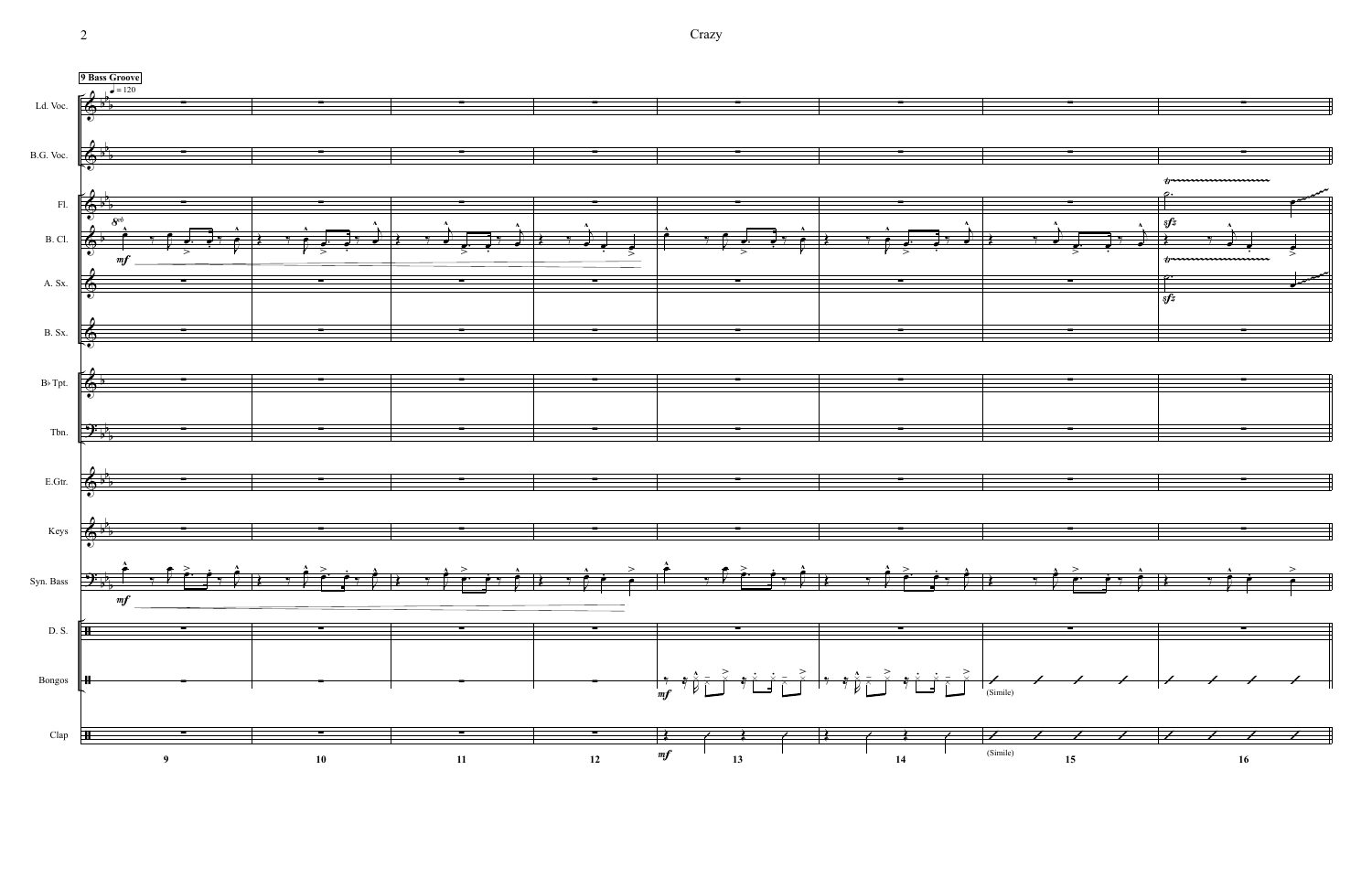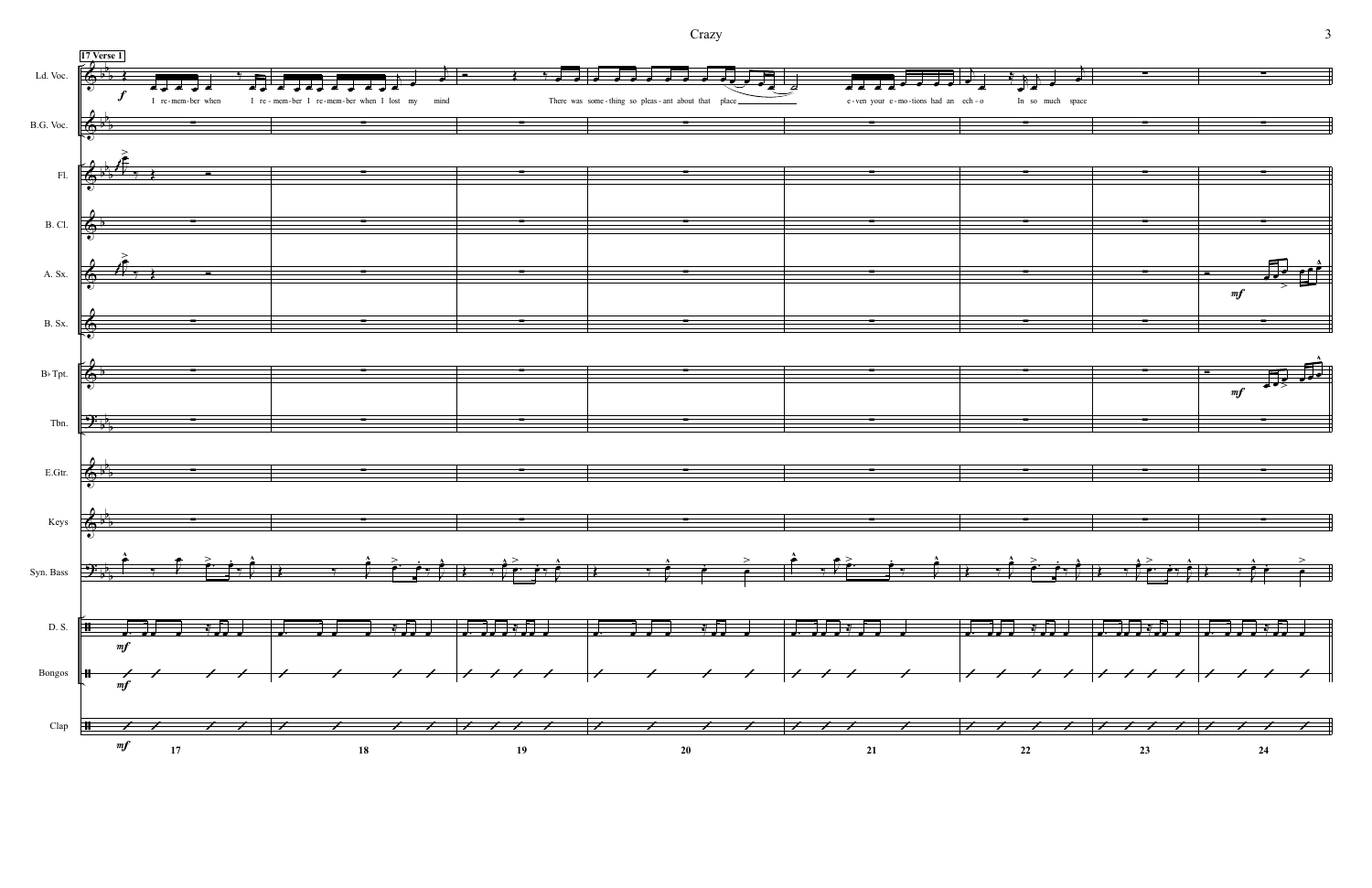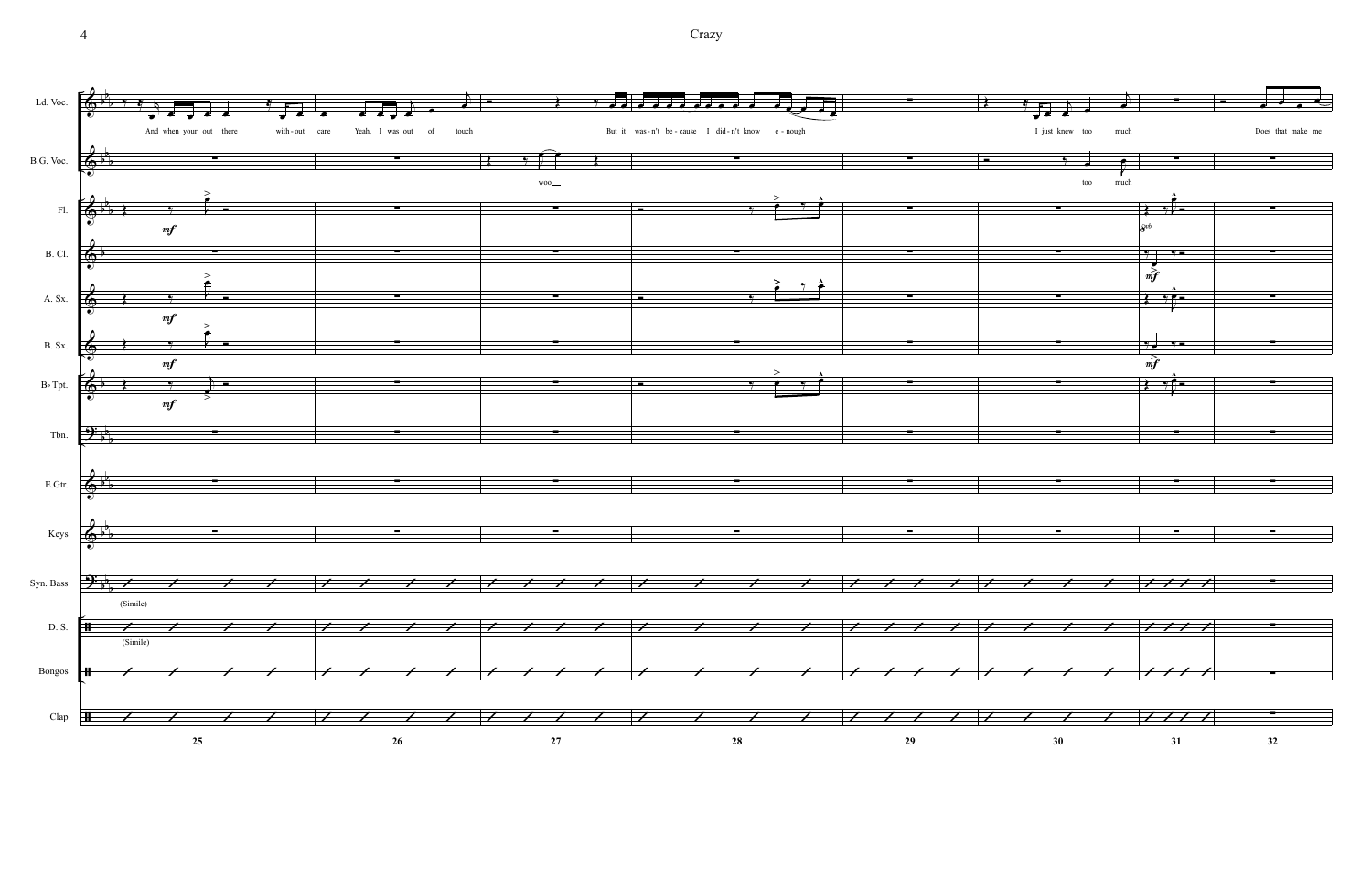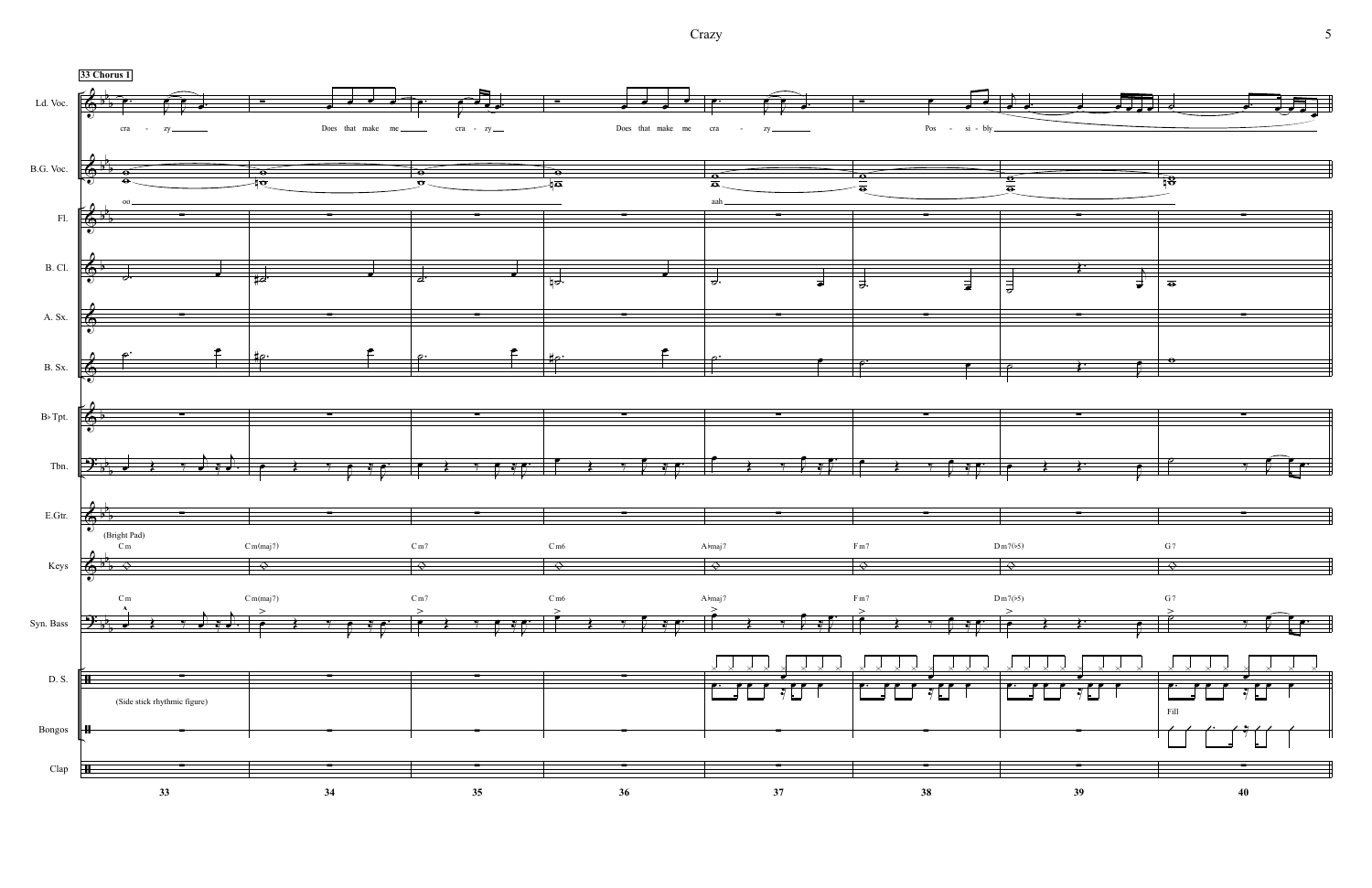

6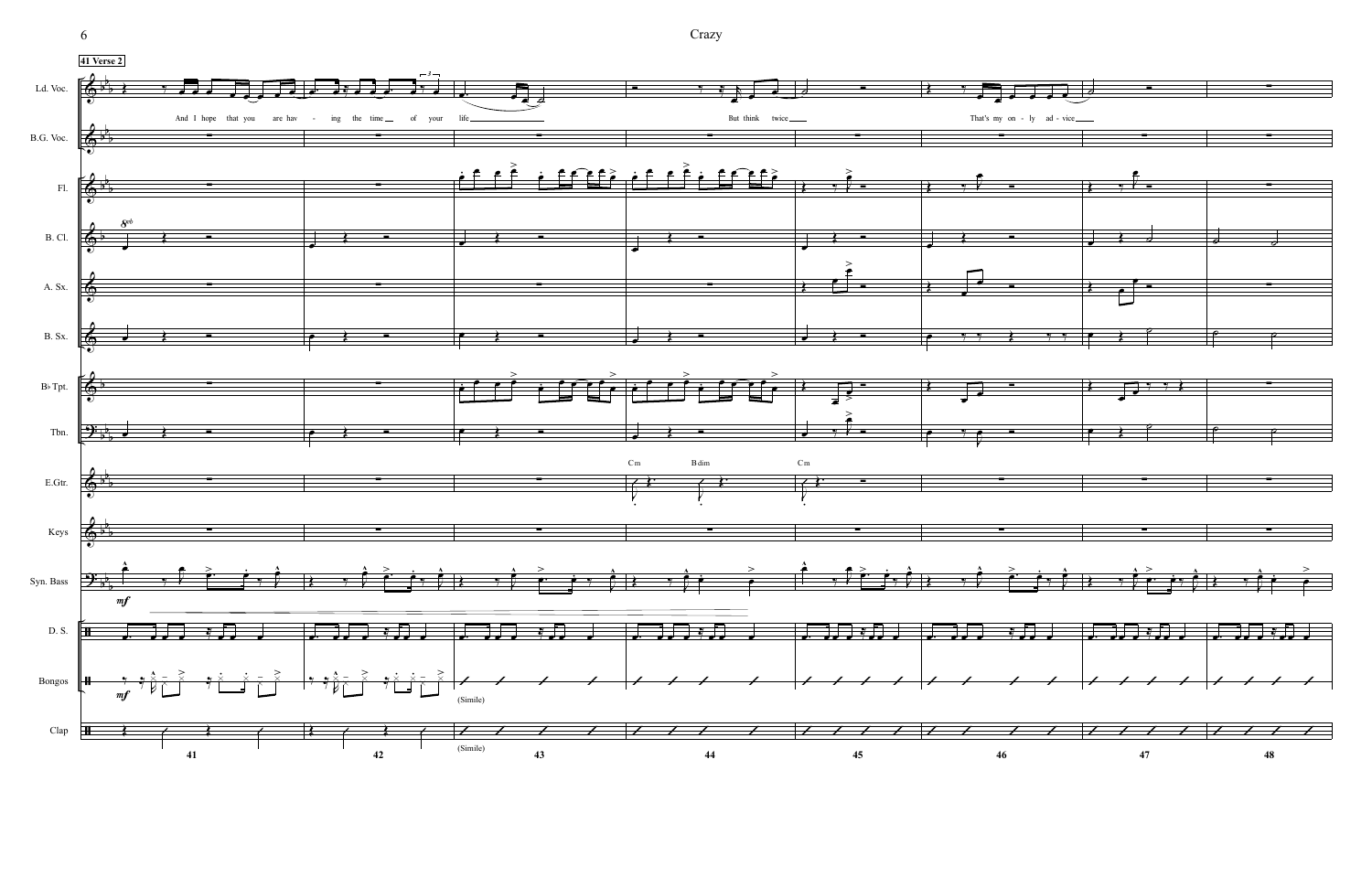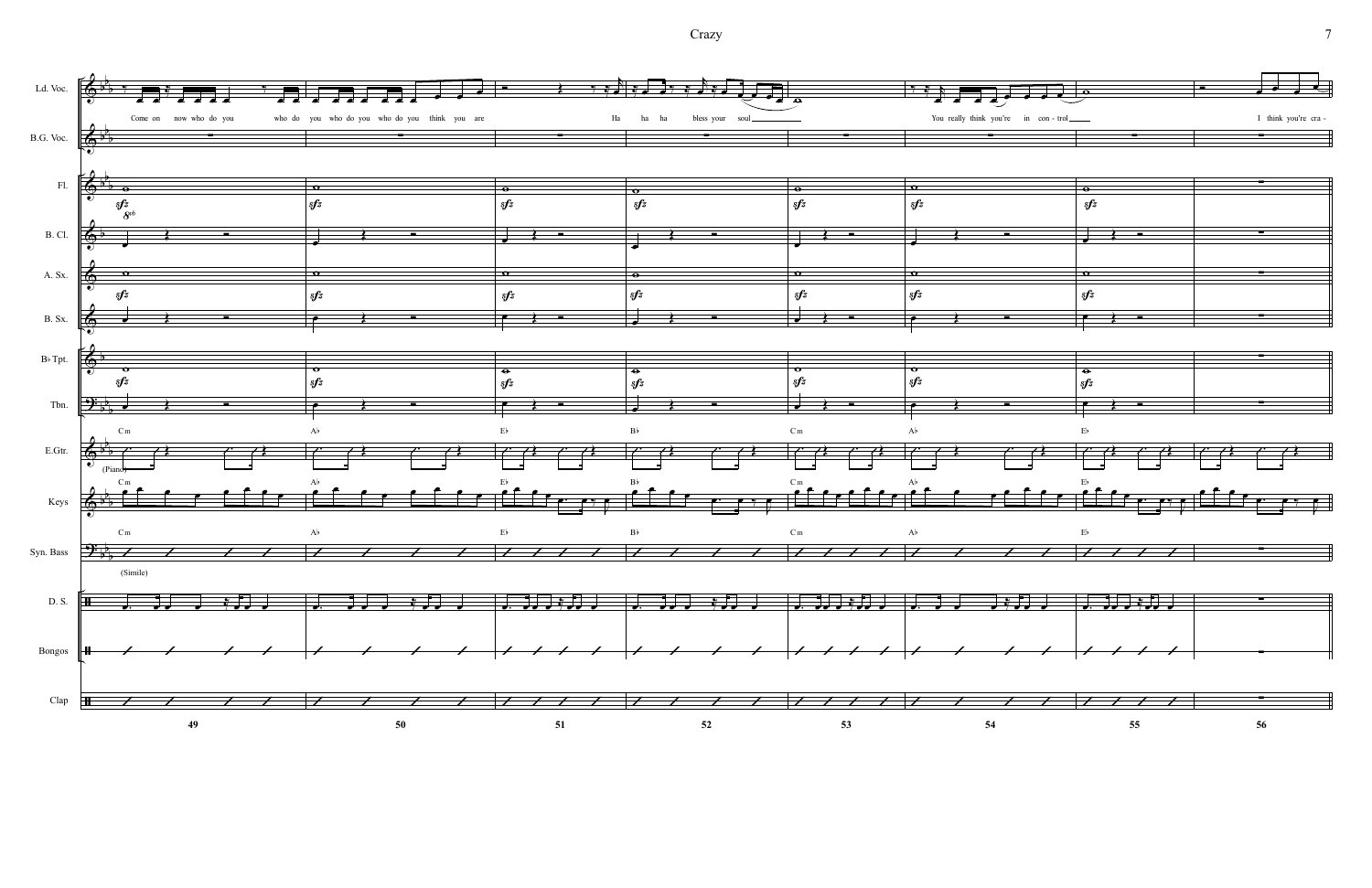

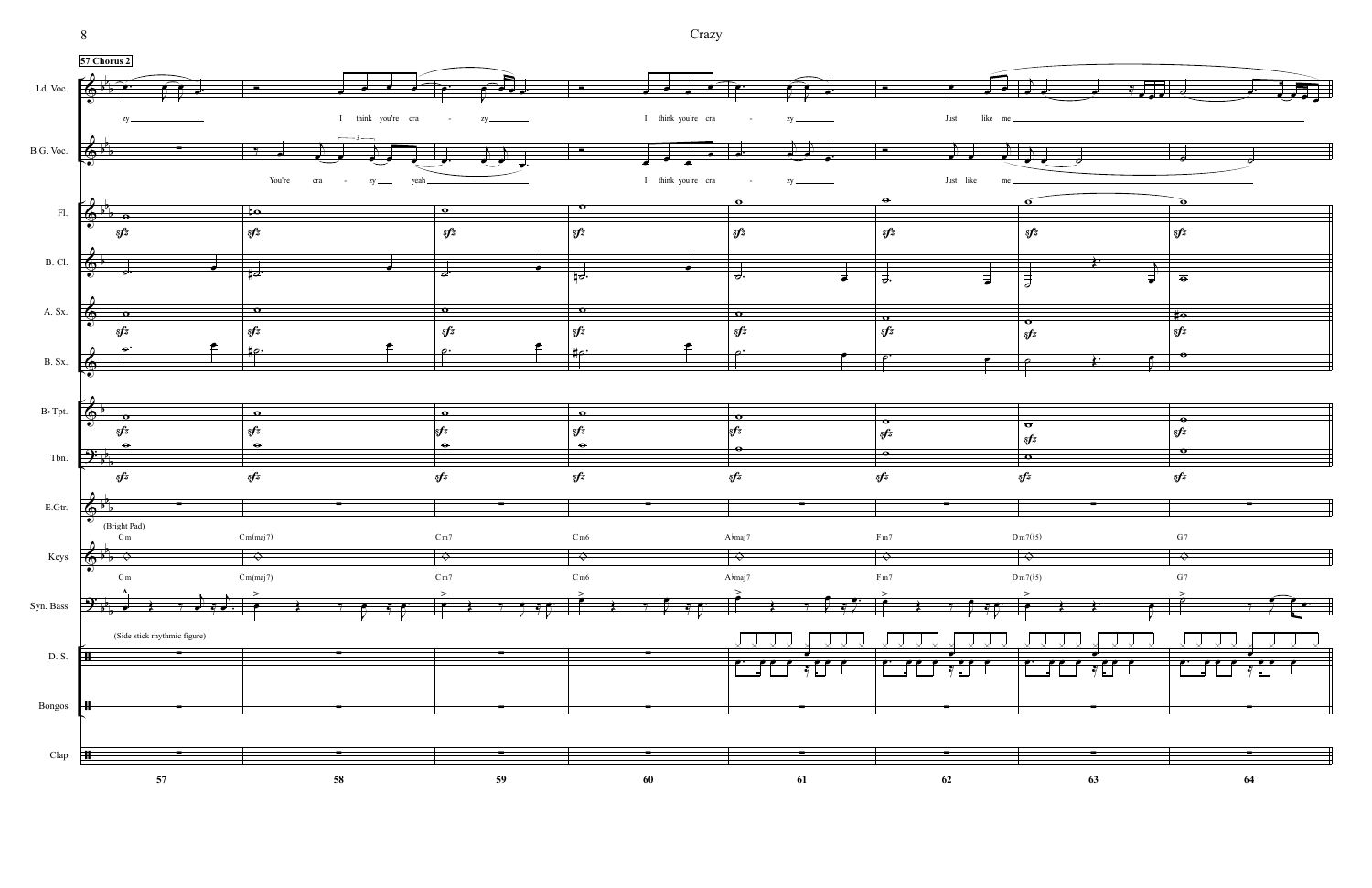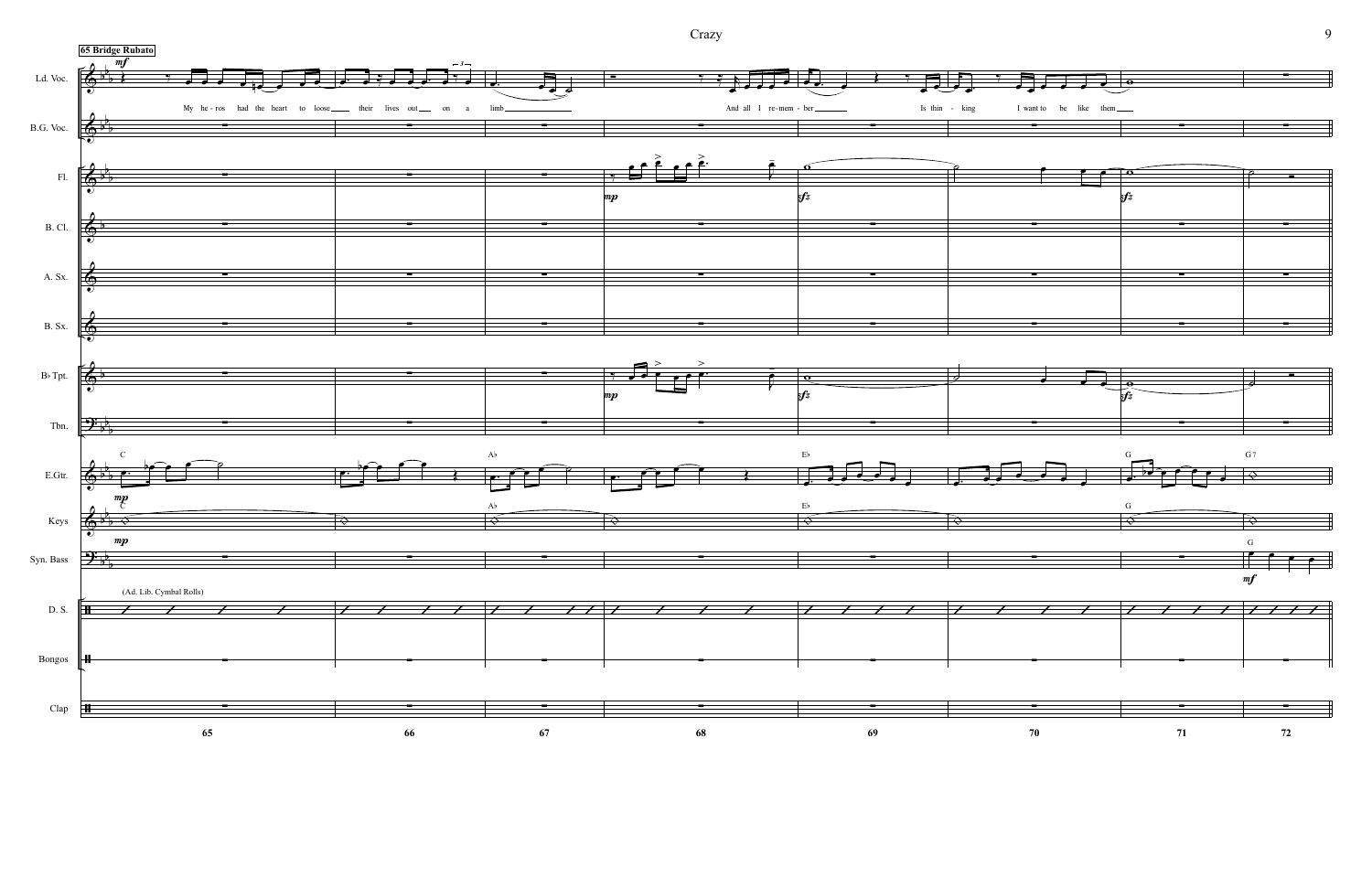

| $\boldsymbol{r}$<br>$s\,\bar{s}$ |  |  |
|----------------------------------|--|--|
|                                  |  |  |
|                                  |  |  |
|                                  |  |  |
|                                  |  |  |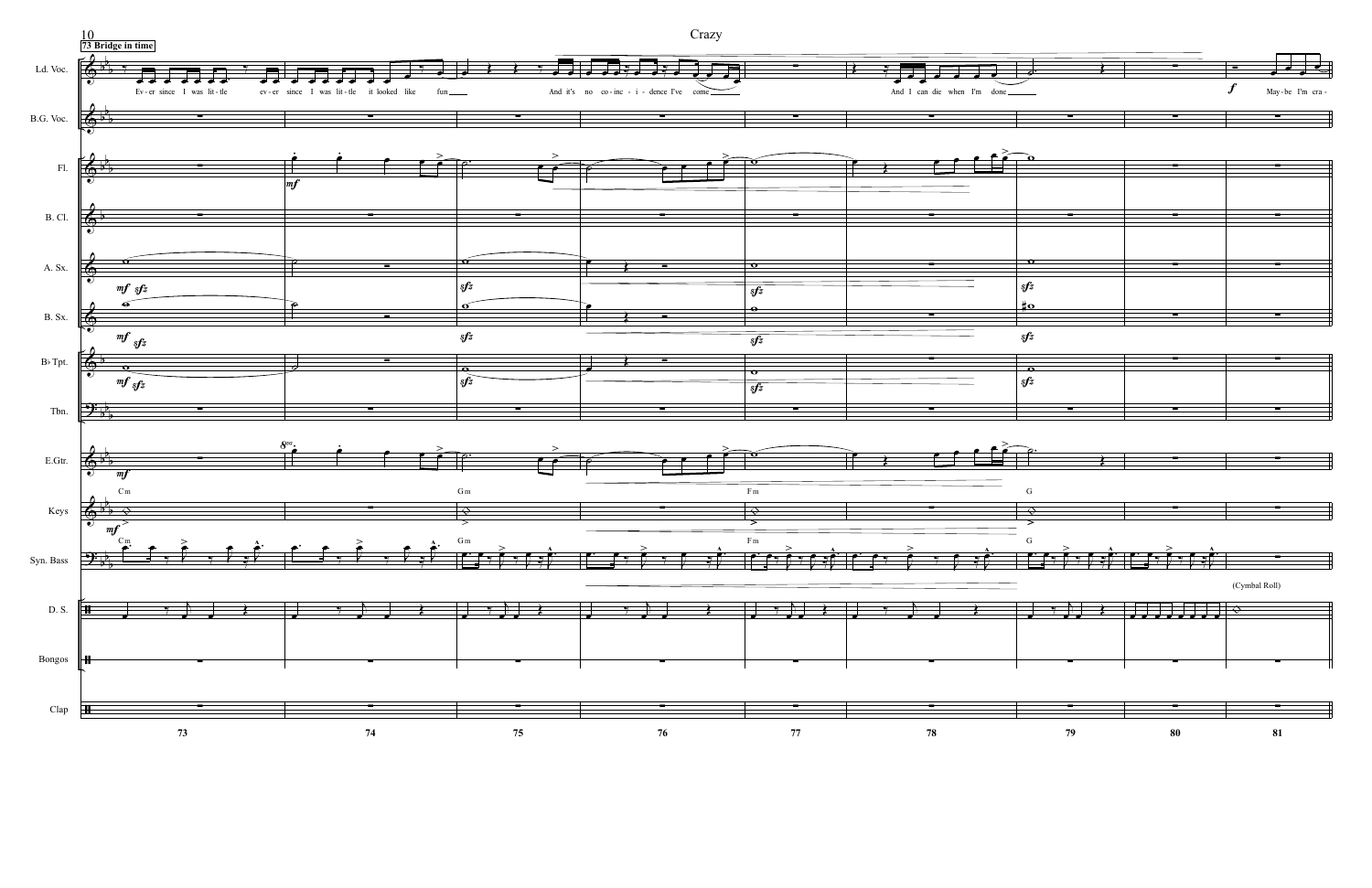